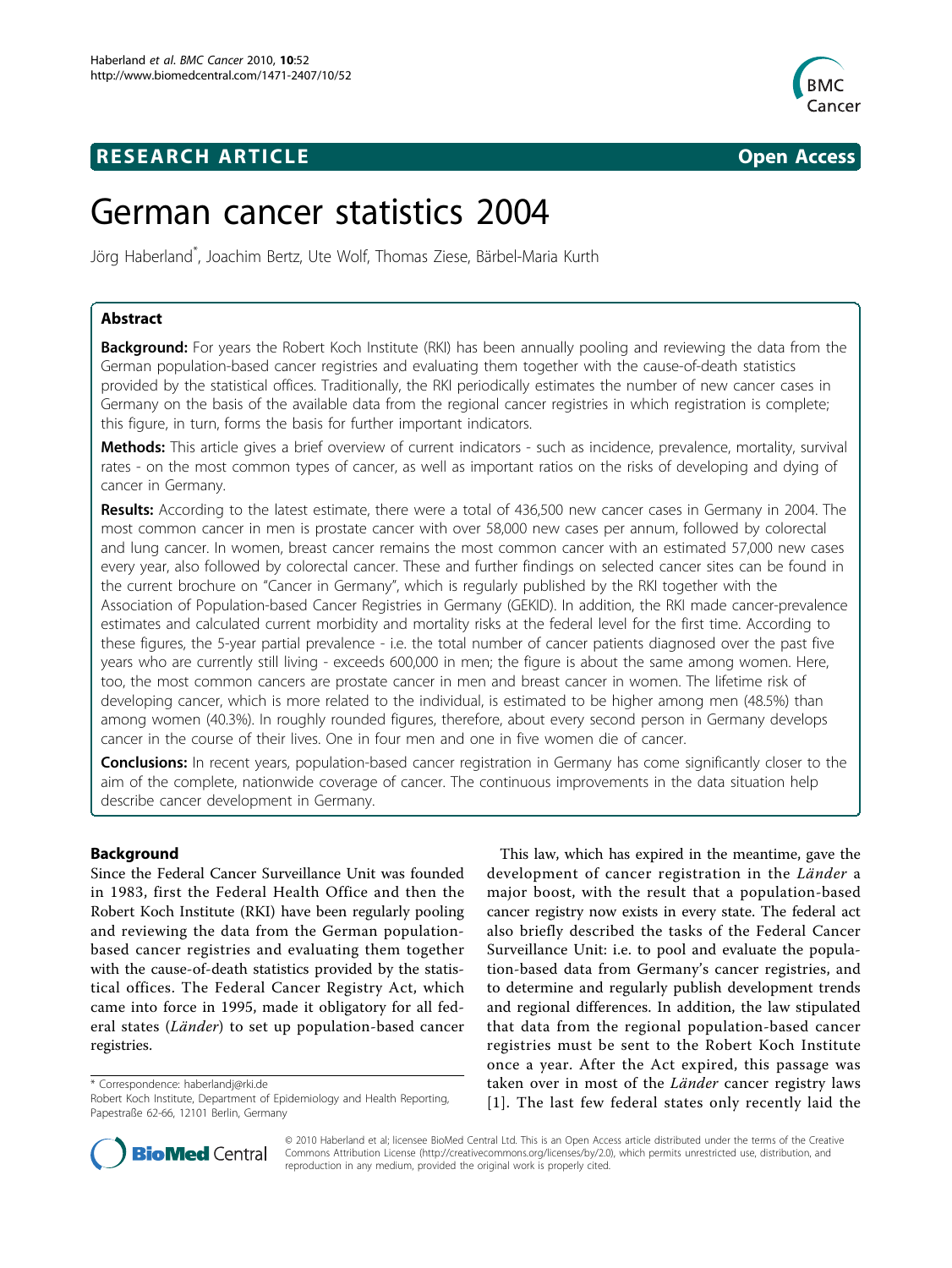legal foundation for state-wide, population-based cancer registration.

The Association of Population-based Cancer Registries in Germany (GEKID) was formed in 2004. Its members include not only the German population-based cancer registries, but also a tumour centre and interested scientists working in the field of cancer epidemiology. This association's primary task is to standardize as far as possible the content and methodology of cancer registration, despite the differences in legislation between the Länder [[2,3\]](#page-8-0).

Since the usefulness of population-based data on the incidence of cancer depends primarily on how completely all new cases of cancer are registered, the Federal Cancer Surveillance Unit at the RKI regularly reviews the completeness and reliability of the population-based cancer registries in Germany. This level of quality has been constantly improving in many Länder over the last few years, with the result that the International Agency for Research on Cancer (IARC) recently integrated seven German cancer registries and their data into the current edition of "Cancer in Five Continents" (Volume IX). Traditionally, the RKI periodically estimates the number of newly diagnosed cancer patients in Germany on the basis of the data from regional population-based cancer registries in which registration is complete; in turn, these figures form the basis for other important indicators such as prevalence rates and cancer-risk estimates.

This article gives a brief overview of current indicators - such as incidence, prevalence, mortality, survival rates - on the most common types of cancer, as well as important ratios on the risks of developing and dying of cancer (morbidity and mortality risks) in Germany. Detailed information on incidence, mortality and survival rates for more cancer sites is available in the latest brochure on "Cancer in Germany" (6th edition 2008), which is published jointly every two years by the RKI and GEKID [[2\]](#page-8-0).

# Methods

## Data sources

The basis for the RKI's periodic estimate of the number of new cancer cases occurring in Germany is provided by the morbidity data from the German populationbased cancer registries in which registration is complete, as well as regional and federal mortality data.

The current estimate is based on the epidemiological case records of the population-based cancer registries in Germany up to 2004, which the RKI receives every year in anonymized form. International and national experience has shown that it takes more than two years before the population-based cancer registries' records on many cancer types are virtually complete; this is how long it

takes before subsequent data collection and all comparisons with the existing registry data and death certificates have been essentially completed. The national mortality data from the statistical offices are currently available up to 2006. Because of the need for comparability with the registry data, this article also only processes mortality data up to 2004.

The annually updated figures on the average population provided by the statistical offices are used as the reference variable for the cancer morbidity and mortality data and thus cover all people who are resident in Germany, regardless of their nationality. As part of its 11th coordinated population projection, Germany's Federal Statistical Office offers several variations of cutoff-daterelated population data broken down by age and sex for the years from 2006 to 2050 [[4](#page-8-0)]. The individual variations reflect different assumptions on the future development of fertility, life expectancy and immigration. The present article is based on the 1 W-1 version, which makes moderate assumptions on each of the three factors mentioned above.

Recoding between the ICD-9, ICD-10 and ICD-O classifications was necessary in some cases. This was done using a conversion tool issued by DIMDI (German Institute for Medical Documentation and Information) and the so-called "IARCcrgTools" provided by the International Agency for Research on Cancer (IARC), based in Lyon, France [[5,6\]](#page-8-0). This program was also used to apply the definitions recommended by the IARC on the independence of different primary tumours in a single person, to ensure that cancer incidence is correctly calculated.

#### Statistical analysis

The completeness of the population-based data from the German cancer registries analysed every year by the RKI is checked using a procedure that has been agreed with the registries [\[7](#page-8-0)]. As stated in the brochure "Cancer in Germany" [\[2](#page-8-0)], in addition to the cancer registries that have been established for many years there are also numerous more recently formed registries. In the Saarland, cancer cases have been recorded with a high degree of continuity and stability for over 40 years, so that these data meet international standards of quality and completeness. To check the completeness of the other German cancer registries, the RKI first estimates incidence in the relevant catchment area on the basis of data from the Saarland's cancer registry (reference region) and compares this figure with the data actually collected by the respective registry. The ratios of incidence and mortality in the reference region are used for each site and gender to estimate cancer incidence levels, taking into account mortality in the region studied. The incidence rates are fitted using a Poisson regression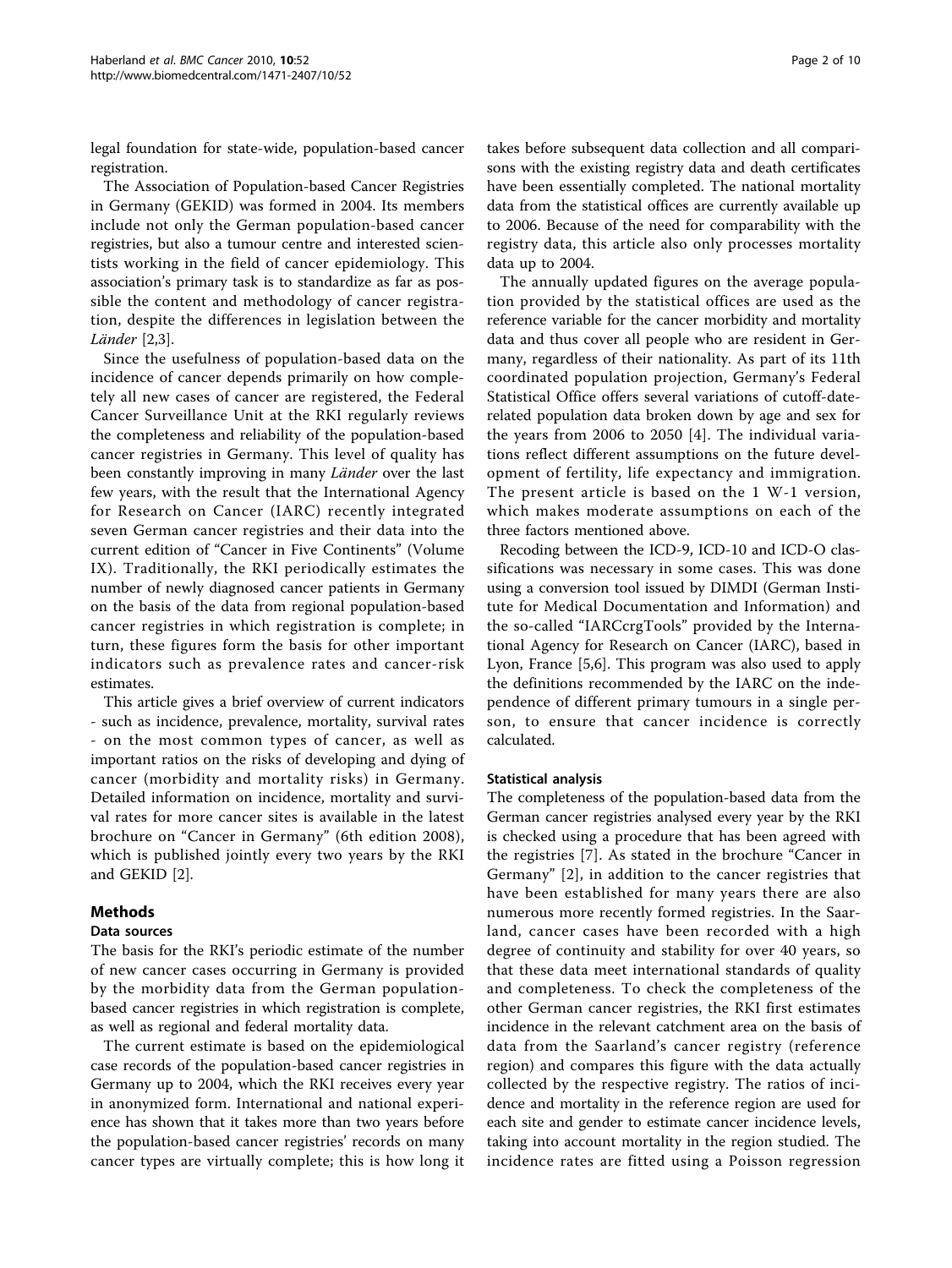model, with mortality as the offset and time (year) as the independent variable [[8\]](#page-8-0). The IARC also uses Poisson regression models with mortality as the offset in the context of the GloboCan programme to estimate worldwide cancer incidence, albeit with age and sex as independent variables [[9\]](#page-8-0). Where the level of completeness of the examined cancer registry is found to be adequate, the data acquired in this way are added to a data pool for a new reference region. In a second step, every registry is again checked against the data pool in order to determine level of completeness. As mentioned above, the latest results of the completeness estimate, which are broken down by sex, cancer site, age and region, are available in the current brochure on "Cancer in Germany" [[2](#page-8-0)]. The newly created data pool also forms the basis for the nationwide estimate of the number of new cancer cases. As in the regional incidence estimate, the observed number of new cancer cases in the data pool is projected to the national level, taking national mortality into account [[10\]](#page-8-0).

Not only the past, but also the future development of new cancer cases is of major importance for public health policy. It provides clues on the likely level of pressure on the health system. In order to judge the possible effects of demographic developments on the incidence of cancer in Germany, this article simplifies the situation by assuming that the estimated current age-specific cancer incidence rates will not change in the coming years. This makes it possible to focus on quantifying the consequences of the changes in the future population structure that are expected according to the Federal Statistical Office's current population projections.

In addition to the two basic indicators (incidence and mortality) used to describe the development of the disease at the population level, prevalence is of particular interest for research into healthcare provision to assess the demand for care facilities and to plan for requirements accordingly. Prevalence is defined as the total number of people in the resident population who currently have cancer - or have had the disease in the past. This figure thus estimates the number of people in a population who are using certain care facilities at the same time. The problem with this indicator is deciding on the date when the patients are considered cured, because a cancer patient can suffer a relapse even after many years without symptoms. Furthermore, different cancer patients use the various care facilities to varying degrees in the course of the disease. Data on the total number of people still living who have had cancer at some time in the past, or still have the disease today, is certainly of less practical importance for care research. This article, therefore, does not present overall figures on all prevalent cases, but what are known as partial prevalence. These describe the number of patients still living who had cancer no more than 1, 2, 3, 4 or 5 years ago. The method used to calculate the indicators is based on the IARC's approach in the context of the Globocan programme [[9](#page-8-0),[11](#page-8-0)]. In addition to the number of new cases in past years, the calculation method requires detailed information on the survival expectations of patients with the respective cancer. The IARC does not estimate the required observed survival rates themselves, but calculates them indirectly from available relative survival rates. The RKI used period analyses to calculate the observed survival rates in Germany directly from data from the Saarland Cancer Registry [[12](#page-8-0)]. Furthermore, relative survival rates are presented for the current period window (2000-2004) according to Hakulinen's method [[13](#page-8-0)], using national German life tables. Like the EUROCARE-4 study [\[14](#page-8-0)], the RKI also age-standardized the relative survival rates to enable comparisons to be made with the results of this international study. The calculation was made with a Stata program from Dickman et al. [[15\]](#page-8-0). Moreover, as in the EUROCARE-4 study, the relative survival rates of patients with different cancers were age-standardized using different standards [[16](#page-8-0)].

In addition to the indicators mentioned above, which are of particular interest for administrative planning, this article also presents indicators on cancer-morbidity and cancer-mortality risk, which are easier to relate to individuals. In this context, the age-conditional risk describes the probability of a person of a given age developing or dying of cancer within a specified number of years. The lifetime risk is a special case of age-conditional risk and relates to the probability of a newborn child developing or dying of cancer within the course of his or her life. The method of calculating the indicators follows the approach of Fay et al. [\[17\]](#page-8-0) and uses the Dev-Can program [[18](#page-8-0)] of the National Cancer Institute of the USA

#### Results

#### Estimated incidence and mortality

Figure [1](#page-3-0) shows long-term trends of the estimated agestandardized incidence rates for the three most common cancers in men and women for the period between 1980 and 2004 in Germany.

According to the RKI's current estimate, prostate cancer incidence showed the highest increase throughout the entire observation period. Prostate cancer, with currently about 58,000 new cases per annum, is now the most common cancer in men, followed by colorectal cancer (see Table [1](#page-3-0)). The incidence of lung cancer, which used to be the most common malignant neoplasm in men, has been declining markedly since the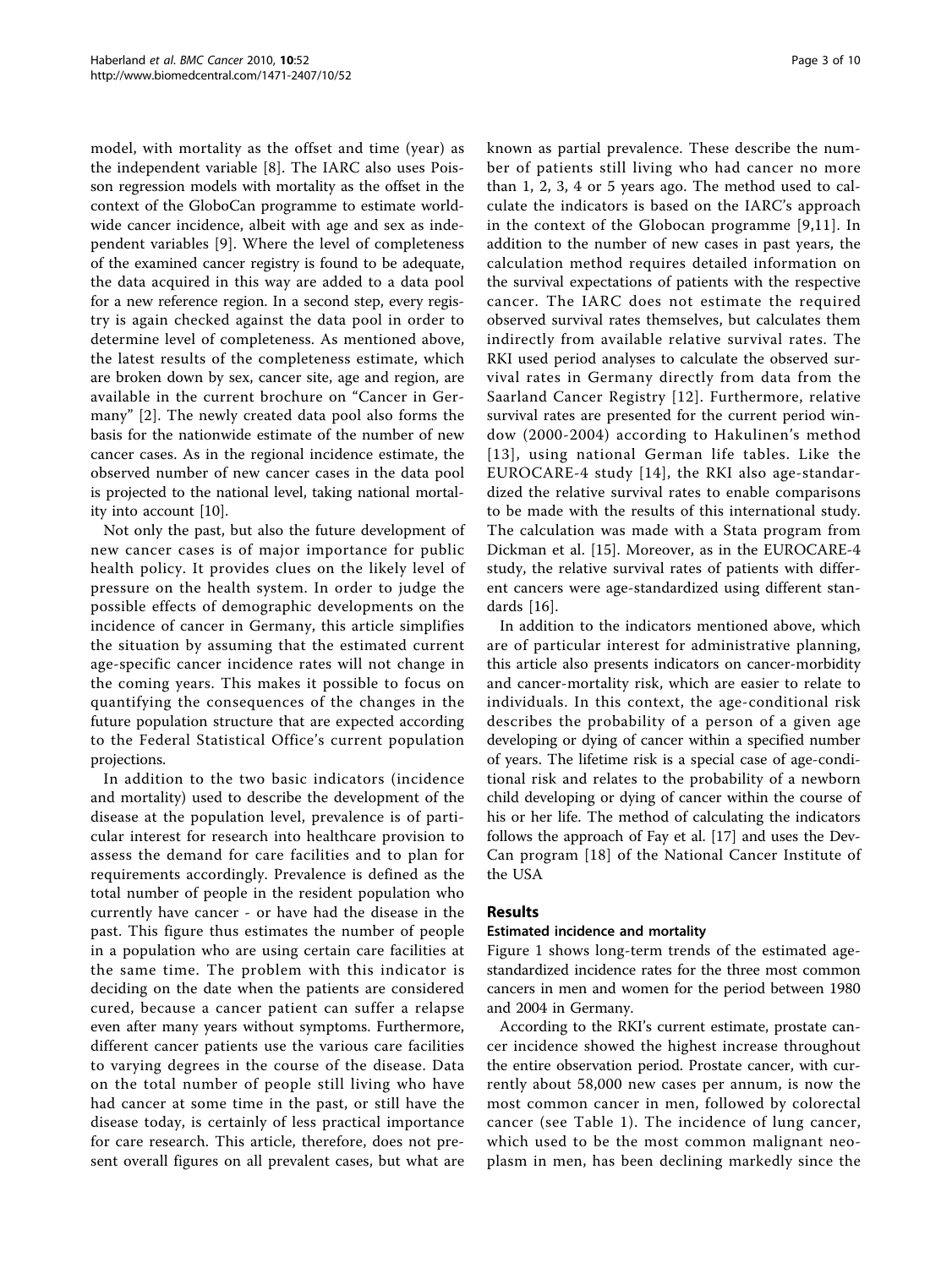<span id="page-3-0"></span>

1990s; the disease now occurs less frequently than colorectal cancer.

In women, breast cancer remains the most common form of cancer with over 57,000 new cases in 2004, followed by colorectal cancer with about 36,000 cases. What is remarkable is the sharp increase in the rates of lung cancer among women, a trend that can also be observed in other European countries. According to the current estimate, the total percentage increase in the



lung cancer incidence rate among women is 150% compared to 1980.

This means that, between 1980 to 2004, the age-standardized incidence rates for breast cancer rose to 150% and for prostate cancer to 250% of the respective figure for 1980 (see Figure 1). When the impact of demographic change is not offset by age standardization, the annual number of new cases of prostate cancer rises to as much as 340%, and for breast cancer to 170% of its initial value (see Figure 2).

Table 1 Estimated number of new cancer cases and observed number of cancer deaths in Germany in 2004 (in brackets: age-standardized rates related to European population/2000 U.S. standard population).

| Site (ICD-10)        |                         | Male                  |                         | Female                |  |
|----------------------|-------------------------|-----------------------|-------------------------|-----------------------|--|
|                      | <b>New Cases</b>        | <b>Deaths</b>         | <b>New Cases</b>        | <b>Deaths</b>         |  |
|                      | (Incidence rates)       | (Mortality rates)     | (Incidence rates)       | (Mortality rates)     |  |
| Colorectal (C18-C21) | 37.254                  | 13.748                | 36.004                  | 14.034                |  |
|                      | (72.6/78.0)             | (26.9/31.4)           | (49.3/55.1)             | (17.0/20.7)           |  |
| Lung (C33, C34)      | 32,848                  | 28.820                | 13.188                  | 11.026                |  |
|                      | (64.4/67.3)             | (55.9/60.0)           | (21.8/21.8)             | (17.0/17.7)           |  |
| Breast (C50)         |                         |                       | 57.231<br>(104.2/102.2) | 17.592<br>(26.8/28.4) |  |
| Prostate (C61)       | 58.574<br>(112.0/117.7) | 11,135<br>(22.2/29.6) |                         |                       |  |
| All cancer sites     | 230.464                 | 110.745               | 206.010                 | 98.079                |  |
| (C00-C97 except C44) | (453.6/480.3)           | (218.7/248.7)         | (330.8/344.1)           | (135.2/151.7)         |  |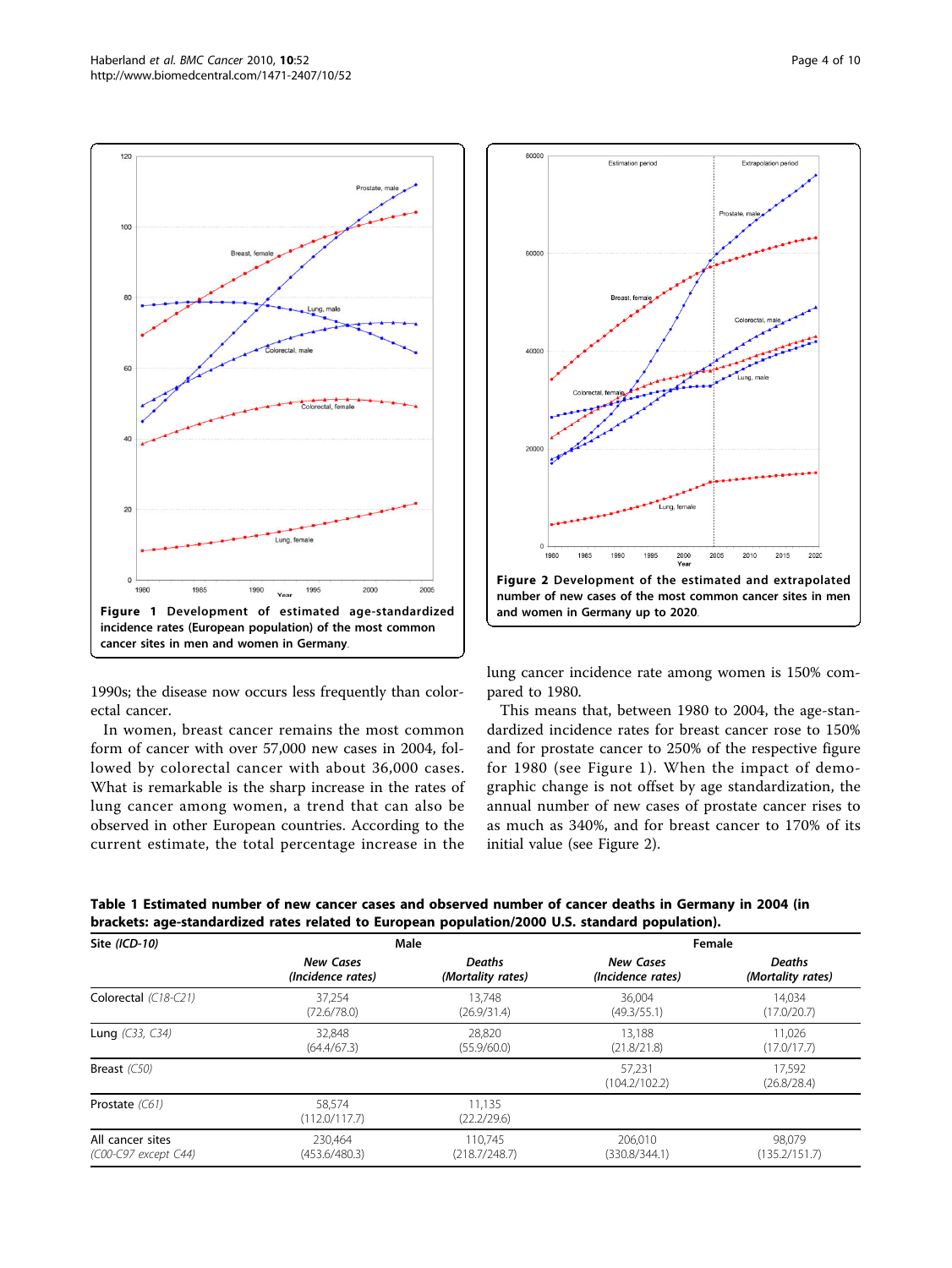Overall, the RKI currently estimates the number of new cancer cases in Germany at about 436,500 for 2004: 230,500 among men and 206,000 among women. This means an increase of more than 60% over 1980. Figure 3 shows the development of the age-standardized mortality rates of selected cancer sites. Only lung cancer mortality among women shows a sharp increase.

Figure [2](#page-3-0) shows both the past development of new cancer cases and the extrapolated case figures up to 2020. In addition, Table 2 lists the corresponding agespecific new cases. On the simplifying assumption that the estimated current cancer incidence rates will remain constant in the future, the number of new cancer cases for all the sites observed here will rise sharply to a total of approximately 530,000 cases in 2020 - solely as a result of the anticipated demographic changes. Only in the under-45 age group will the future number of new cases for all cancer sites decline, since the Federal Statis-



Table 2 Extrapolated number of new cancer cases in Germany up until 2020.

|                                          |           |         | Year    |         |
|------------------------------------------|-----------|---------|---------|---------|
| Site (ICD-10)                            | Age group | 2010    | 2015    | 2020    |
|                                          |           |         | Male    |         |
| Colorectal (C18-C21)                     | $0 - 44$  | 860     | 712     | 688     |
|                                          | 45-64     | 11,228  | 12,631  | 13,496  |
|                                          | 65-84     | 27,750  | 29,063  | 30,634  |
|                                          | $85+$     | 2,490   | 3,423   | 4,189   |
|                                          | All ages  | 42,328  | 45,829  | 49,007  |
| Lung (C33, C34)                          | $0 - 44$  | 548     | 440     | 426     |
|                                          | 45-64     | 11,425  | 12,782  | 13,552  |
|                                          | 65-84     | 23,628  | 24,654  | 25,757  |
|                                          | $85+$     | 1,436   | 1,863   | 2,212   |
|                                          | All ages  | 37,037  | 39,739  | 41,947  |
| Prostate (C61)                           | $0 - 44$  | 0       | 0       | 0       |
|                                          | 45-64     | 16,604  | 18,928  | 20,805  |
|                                          | 65-84     | 45,974  | 47,542  | 49,823  |
|                                          | $85+$     | 3,257   | 4,434   | 5,406   |
|                                          | All ages  | 65,835  | 70,904  | 76,034  |
| All cancer sites<br>(C00-C97 except C44) | $0 - 44$  | 11,019  | 9,736   | 9,406   |
|                                          | 45-64     | 72,186  | 80,825  | 85,547  |
|                                          | 65-84     | 163,502 | 171,026 | 179,207 |
|                                          | $85+$     | 12,108  | 16,321  | 19,780  |
|                                          | All ages  | 258,815 | 277,908 | 293,940 |
|                                          |           |         | Female  |         |
| Colorectal (C18-C21)                     | $0 - 44$  | 816     | 699     | 681     |
|                                          | 45-64     | 7,627   | 8,488   | 8,799   |
|                                          | 65-84     | 23,736  | 24,589  | 25,936  |
|                                          | $85+$     | 6,463   | 7,184   | 7,624   |
|                                          | All ages  | 38,642  | 40,960  | 43,040  |
| Lung (C33, C34)                          | $0 - 44$  | 504     | 410     | 397     |
|                                          | 45-64     | 5,096   | 5,610   | 5,762   |
|                                          | 65-84     | 7,423   | 7,529   | 7,804   |
|                                          | $85+$     | 969     | 1,066   | 1,125   |
|                                          | All ages  | 13,992  | 14,615  | 15,088  |
| Breast (C50)                             | $0 - 44$  | 5,678   | 4,763   | 4,632   |
|                                          | 45-64     | 27,317  | 29,800  | 29,960  |
|                                          | 65-84     | 23,696  | 23,744  | 24,929  |
|                                          | $85+$     | 3,170   | 3,512   | 3,718   |
|                                          | All ages  | 59,861  | 61,819  | 63,239  |
| All cancer sites<br>(C00-C97 except C44) | $0 - 44$  | 15,646  | 13,597  | 13,174  |
|                                          | 45-64     | 66,973  | 73,654  | 75,050  |
|                                          | 65-84     | 109,926 | 112,281 | 117,904 |
|                                          | $85+$     | 25,098  | 27,762  | 29,391  |
|                                          | All ages  | 217,643 | 227,294 | 235,519 |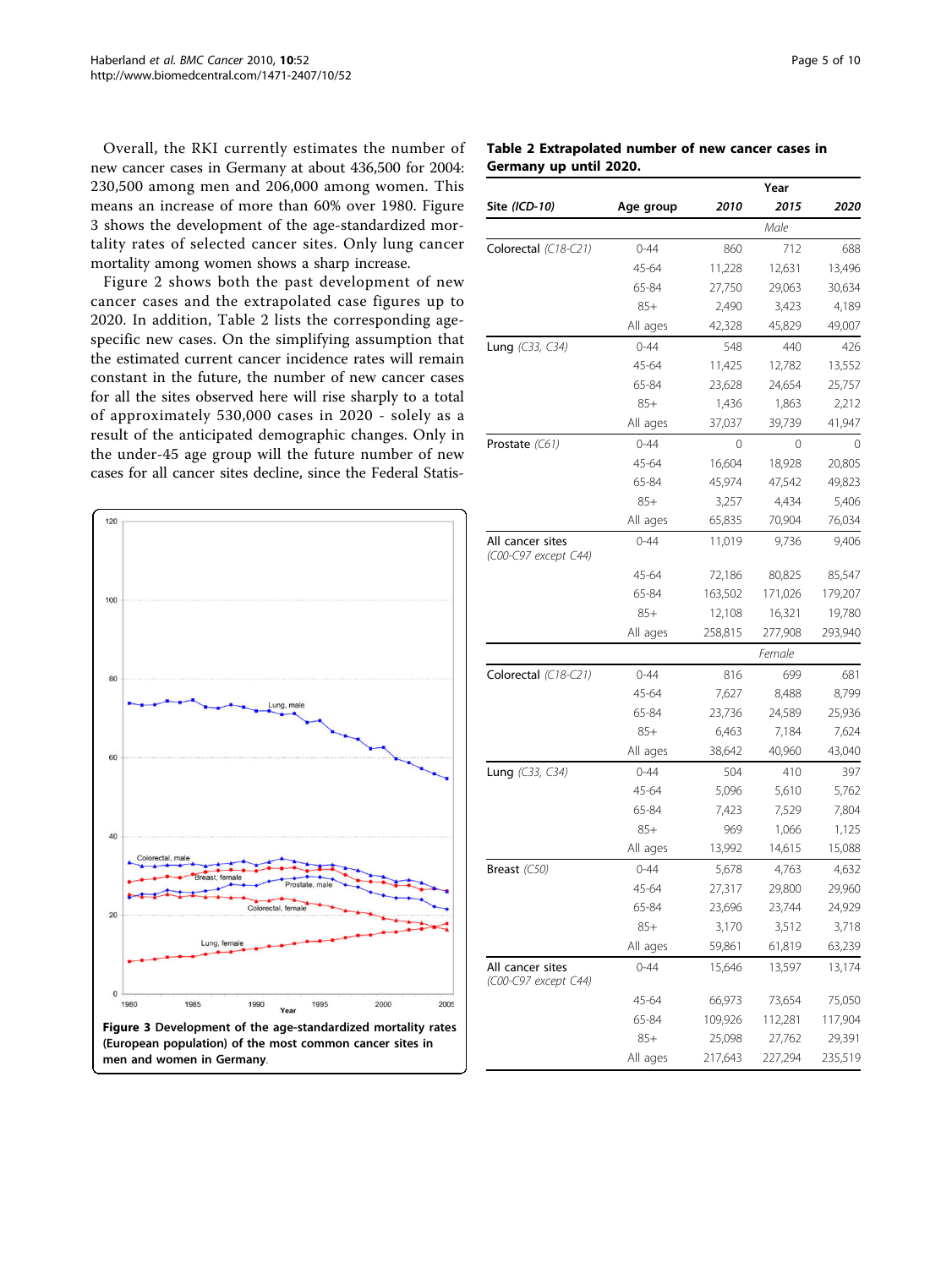<span id="page-5-0"></span>

tical Office also expects a decline in this age group in its population projections up to 2020.

#### Survival rates

Figure 4 shows the development of the cumulative relative survival rates of people suffering from the cancers covered in this article over the first 10 years after diagnosis. Of these sites, the survival expectations of male patients diagnosed with prostate cancer are the most favourable, followed by female patients with breast cancer. The survival expectations of patients with lung cancer are still very unfavourable for both sexes [[19\]](#page-8-0). A comparison of the current 5-year relative survival rates calculated here using period analysis (period window 2000-2004) with the results of a traditional cohort analysis (diagnosis period 1993-1997) shows particularly striking improvements in the case of prostate cancer within this short time span [\[1](#page-8-0)].

Table 3 shows both the cumulative 5-year observed survival rates and the corresponding cumulative 5-year relative survival rates with and without age standardization. Age standardization facilitates international comparisons, for example with the results of the current

| Table 3 Observed, relative and age-standardized relative  |  |
|-----------------------------------------------------------|--|
| 5-year survival rates (as %) including the 95% confidence |  |
| intervals for the 2000-2004 period.                       |  |

| Site<br>(ICD-10)     | 5-year survival rates |               |                     |  |
|----------------------|-----------------------|---------------|---------------------|--|
|                      | observed              | relative      | age-stand. relative |  |
|                      |                       | Male          |                     |  |
| Colorectal (C18-C21) | 49.2                  | 60.4          | 60.1                |  |
|                      | 47.2 - 51.0           | 58.1 - 62.7   | $54.6 - 65.3$       |  |
| Lung (C33, C34)      | 13.0                  | 15.5          | 15.4                |  |
|                      | 11.8 - 14.2           | $14.1 - 17.0$ | $12.1 - 19.2$       |  |
| Prostate (C61)       | 69.8                  | 87.3          | 86.0                |  |
|                      | 68.3 - 71.4           | $85.3 - 89.2$ | $80.5 - 90.9$       |  |
| All cancer sites     | 43.8                  | 52.8          | 52.2                |  |
| (C00-C97 except C44) | 43.0 - 44.6           | $51.8 - 53.7$ | $50.1 - 54.2$       |  |
|                      |                       | Female        |                     |  |
| Colorectal (C18-C21) | 48.1                  | 60.0          | 61.8                |  |
|                      | $46.2 - 50.0$         | $57.6 - 62.4$ | $56.4 - 66.6$       |  |
| Lung (C33, C34)      | 15.8                  | 17.8          | 16.6                |  |
|                      | 13.6 - 18.2           | $15.3 - 20.5$ | $11.8 - 22.5$       |  |
| Breast (C50)         | 72.5                  | 81.1          | 79.6                |  |
|                      | $71.2 - 73.8$         | 79.6 - 82.5   | $76.1 - 82.8$       |  |
| All cancer sites     | 51.3                  | 59.9          | 58.3                |  |
| (C00-C97 except C44) | $50.5 - 52.1$         | $59.0 - 60.9$ | $56.4 - 60.2$       |  |

EUROCARE-4 study, the results of which are based on the same age standards, or with the results of the CON-CORD study of colorectal, breast and prostate cancer, which relate to the 1990-1994 diagnosis interval and include not only participating European countries, but also countries on all continents, for example the USA and Canada [[14](#page-8-0),[20](#page-8-0)].

Table 4 Number of cancer cases in 2004 in Germany diagnosed over the last  $\times$  years (percentages related to German population on cutoff date 31 Dec. 2004).

| Site<br>$(ICD-10)$                       | Number of cancer cases diagnosed over the<br>last |                |                |  |  |
|------------------------------------------|---------------------------------------------------|----------------|----------------|--|--|
|                                          | 1 year                                            | 3 years        | 5 years        |  |  |
|                                          |                                                   | Male           |                |  |  |
| Colorectal (C18-C21)                     | 32,400(0.08%)                                     | 79,350(0.20%)  | 114,509(0.28%) |  |  |
| <b>Lung</b> (C33, C34)                   | 20,847(0.05%)                                     | 34,162(0.08%)  | 42,242(0.10%)  |  |  |
| Prostate (C61)                           | 56,025(0.14%)                                     | 149,497(0.37%) | 222,254(0.55%) |  |  |
| All cancer sites<br>(C00-C97 except C44) | 202,261(0.50%)                                    | 456,087(1.13%) | 644,302(1.60%) |  |  |
|                                          |                                                   | Female         |                |  |  |
| Colorectal (C18-C21)                     | 31,131(0.07%)                                     | 76,988(0.18%)  | 113,208(0.27%) |  |  |
| Lung (C33, C34)                          | 8,750(0.02%)                                      | 15,009(0.04%)  | 18,623(0.04%)  |  |  |
| Breast (C50)                             | 55,043(0.13%)                                     | 152,768(0.36%) | 235,779(0.56%) |  |  |
| All cancer sites<br>(C00-C97 except C44) | 189,488(0.45%)                                    | 460,509(1.09%) | 678,955(1.61%) |  |  |
|                                          |                                                   |                |                |  |  |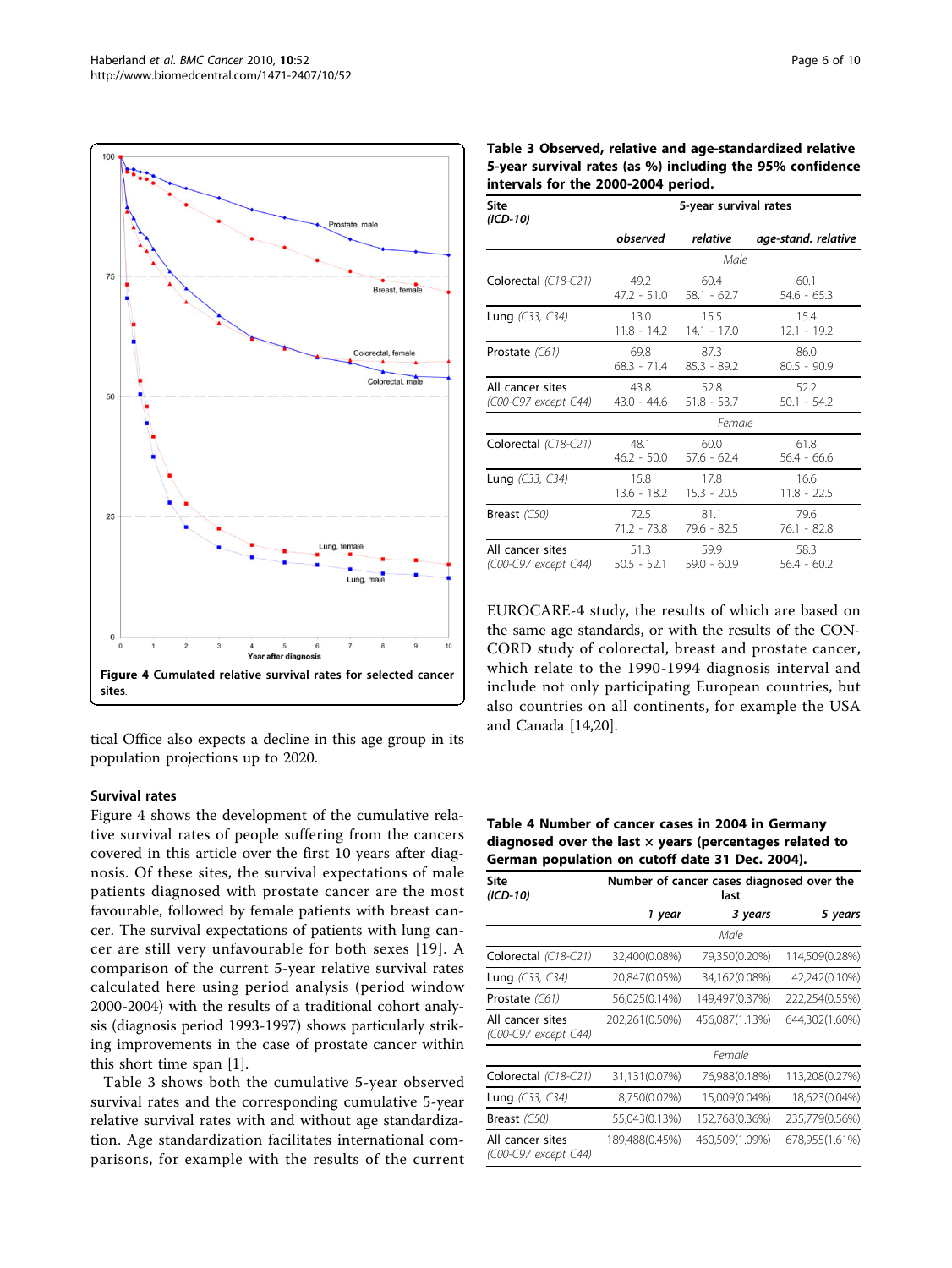# <span id="page-6-0"></span>Prevalence

Table [4](#page-5-0) shows the number of cancer cases by sex and site that occurred in Germany in 2004 and the previous years. A distinction was made between 1-, 3- and 5-year partial prevalence estimates. The corresponding percentages of the total population are given in brackets. According to these figures, in 2004 there were over 1.3 million people living in Germany who had had cancer during the 5 years between 2000 and 2004 (5-year partial prevalence), with a slightly higher proportion of women than men. Over one third of all prevalent cases in men were prostate cancer that had occurred no more than 5 years previously; in women, a third of the cases were breast cancer. The 5-year partial prevalence of colorectal cancer was virtually identical in men and women at about 110,000 cases respectively; incidence rates and survival rates were similar in both sexes. It may be surprising that the 1-year partial prevalence estimates were lower than the corresponding cancer incidence figures -

not only in the case of colorectal cancer. However, while incidence indicates the total number of all cases of cancers that occurred between 1 January and 31 December each year, prevalence shows how many people had cancer on a certain date in the year - the cutoff date. Since not all patients survive the first year after diagnosis, the 1-year partial prevalence must always be lower than the respective incidence.

#### Cancer risk

As Table 5 shows, approximately every second person in Germany develops cancer in the course of their life, although this roughly rounded result conceals the fact that the lifetime risk is higher for men than for women. On the other hand, only one in four men and one in every five women die of cancer (see Table 6).

The highest cancer risk for men is prostate cancer, for women breast cancer. In the case of breast cancer, the risk is highest among middle-aged people, unlike the

| Table 5 Probability of developing cancer within selected age intervals, by sex and selected sites, Germany. |  |  |  |  |
|-------------------------------------------------------------------------------------------------------------|--|--|--|--|
|-------------------------------------------------------------------------------------------------------------|--|--|--|--|

| Age-conditional morbidity risk           |                              |               |                |                         |  |  |
|------------------------------------------|------------------------------|---------------|----------------|-------------------------|--|--|
| Site (ICD-10)                            | Birth to 49                  | 50 to 69      | 70 and older   | Lifetime morbidity risk |  |  |
|                                          |                              | Male          |                |                         |  |  |
| Colorectal (C18-C21)                     | 0.3%                         | 3.3%          | 6.5%           | 8.0%                    |  |  |
| Lung $(C33, C34)$                        | 0.3%                         | 3.1%          | 5.1%           | 6.9%                    |  |  |
| Prostate $(C61)$                         | 0.1%                         | 5.5%          | 10.2%          | 12.4%                   |  |  |
| All cancer sites<br>(C00-C97 except C44) | $3.3\%(1 \text{ in } 31)$    | 20.4%(1 in 5) | 42.9% (1 in 2) | 48.5%(1 in 2)           |  |  |
|                                          |                              | Female        |                |                         |  |  |
| Colorectal (C18-C21)                     | 0.3%                         | 2.1%          | 5.9%           | 7.3%                    |  |  |
| Lung (C33, C34)                          | 0.2%                         | 1.1%          | 1.4%           | 2.5%                    |  |  |
| Breast (C50)                             | 2.0%                         | 5.3%          | 4.5%           | 10.7%                   |  |  |
| All cancer sites<br>(C00-C97 except C44) | $4.8\%$ $(1 \text{ in } 21)$ | 15.5%(1 in 6) | 28.5% (1 in 4) | 40.3%(1 in 2)           |  |  |

#### Table 6 Probability of dying of cancer within selected age intervals, by sex and selected sites, Germany.

| Age-conditional mortality risk           |                |                |                |                         |  |
|------------------------------------------|----------------|----------------|----------------|-------------------------|--|
| Site (ICD-10)                            | Birth to 49    | 50 to 69       | 70 and older   | Lifetime mortality risk |  |
|                                          |                | Male           |                |                         |  |
| Colorectal (C18-C21)                     | 0.1%           | 1.0%           | 3.1%           | 3.3%                    |  |
| Lung $(C33, C34)$                        | 0.2%           | 2.5%           | 4.9%           | 6.2%                    |  |
| Prostate (C61)                           | $0.0\%$        | 0.5%           | 3.8%           | 3.2%                    |  |
| All cancer sites<br>(C00-C97 except C44) | 1.0%(1 in 103) | 8.3% (1 in 12) | 22.9% (1 in 4) | 25.7%(1 in 4)           |  |
|                                          |                | Female         |                |                         |  |
| Colorectal (C18-C21)                     | 0.1%           | 0.5%           | 2.8%           | 3.0%                    |  |
| Lung $(C33, C34)$                        | 0.1%           | 0.8%           | 1.4%           | 2.2%                    |  |
| Breast (C50)                             | 0.3%           | $1.2\%$        | 2.4%           | 3.5%                    |  |
| All cancer sites<br>(C00-C97 except C44) | 1.0%(1 in 97)  | 5.4%(1 in 18)  | 16.2% (1 in 6) | 20.2%(1 in 5)           |  |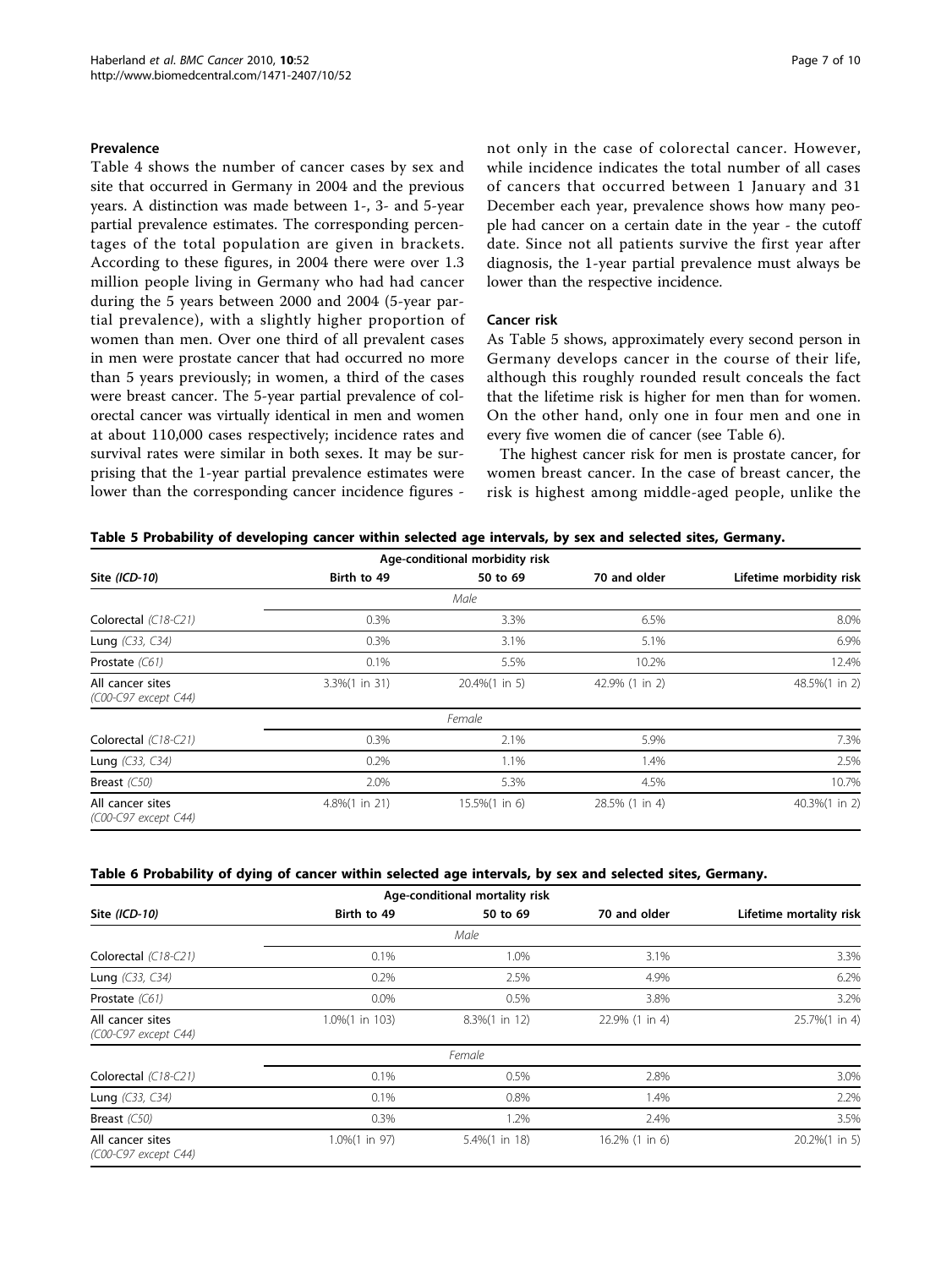other sites observed where the risk of being diagnosed with the disease rises in old age. Compared to the last, corresponding RKI estimates for 2000, a 50-year-old woman's risk of developing breast cancer by her 70th year has now risen by one percentage point to 5.3% [\[1](#page-8-0)]. In men, the risk of being diagnosed with prostate cancer at this time of life has increased from 3.5% to currently 5.5%. Overall, the lifetime risk of developing the latter disease has risen since 2000 by about 3% to currently 12.4%.

# **Discussion**

The RKI's annual assessment of the completeness of the German cancer registry data shows that the coverage levels vary considerably from one cancer site to another. The data on a certain site from cancer registries deemed to be complete are merged and form the basis of the national estimates on cancer incidence. Coverage of breast cancer is the most complete of all the cancers studied here in all the registries. Concerning this cancer site the catchment areas of the participating cancer registries currently already cover 25% of the female population in Germany. Coverage of colorectal cancer, by contrast, is much worse: here, only 1.3% of the total population live in the catchment areas of the participating registries. The estimate on new cases of breast cancer is therefore based on a much more stable data foundation than other cancer sites.

Smoking has been recognized as a major risk factor for lung cancer for a long time. Levels of lung-cancer incidence and mortality largely reflect the population's past cigarette consumption. While tobacco consumption in Germany has decreased slightly among men since the mid-1980s, it is increasing among women. As a result, the smoking behaviour of the two sexes is increasingly converging [[21\]](#page-9-0), as reflected in decreasing lung-cancer incidence and mortality rates among men and rising rates among women.

The population's increased participation in screening tests is certainly one reason for the sharp increase in new cancer cases. A major factor in the case of men is blood testing for prostate-specific antigen (PSA), combined with earlier diagnosis [[2](#page-8-0),[22,23\]](#page-9-0). The currently ongoing nationwide introduction of mammography screening for women has attracted considerable public attention and prompted several pilot projects in different regions of Germany in recent years. These have contributed to the sharp estimated increase in the number of new cases of breast cancer, although the most recent estimates indicate that the increase is no longer as steep as it has been in the past. Demographic changes (changes in the age structure) are another important cause of the increase. The extrapolations on the future development of cancer in Germany up to 2020 show

that, even if cancer rates remain unchanged, the number of new cancer cases will grow significantly over the next few years, especially among men, solely as a result of the growing proportion of elderly people in the population that is anticipated in the future. However, a further study by the RKI also shows that the number of deaths from cancer could even fall in the following years, despite the above-mentioned demographic changes, if the trend towards declining mortality rates for all cancer sites that has been observed since the 1990s continues [[24\]](#page-9-0).

The survival expectations of men and women with the same cancer site differ only slightly overall, as shown by the overlapping 95% confidence intervals in the cumulative 5-year relative survival rates in Table [3.](#page-5-0) Overall, the significantly better survival rates for women with cancer are essentially based on gender-specific differences in the range of cancer sites - lung cancer being more common in men and breast cancer in women. The age-standardized survival rates shown in Table [3](#page-5-0) are all above the respective average European figures given in the EUROCARE-4 study [[14](#page-8-0)]. By contrast, with the exception of lung cancer, the North American SEER programme indicates much higher survival rates than the current rates calculated here [\[25](#page-9-0)]. If the same age standard as in the EUROCARE-4 study is used, as in the case of the CONCORD study, as early as the diagnosis years 1990-1994 this leads to only slightly less favourable results for colorectal cancer in the USA and Canada compared to the survival rates calculated by the RKI. In the case of breast cancer in women, the survival rates in the early 1990s in the USA and Canada are already slightly higher the current survival rate in Germany. The prostate-cancer survival rates in North America were already significantly better among patients diagnosed in the early 1990s; within Europe they were only comparable with the results from the Austrian state of Tyrol. The survival rates in Germany for the diagnosis years 2000-2004 presented in this paper correspond to those previously calculated for Canada and Austria [[20\]](#page-8-0).

Life expectancy in the Saarland is currently below the national average in both men and women [[21](#page-9-0)]. Since the observed survival rates are currently still based exclusively on the survival experience of Saarland cancer patients, and since the rates are calculated taking into account all deaths, including deaths not caused by cancer, the reported survival rates probably slightly underestimate survival prospects of German cancer patients nationwide, with corresponding effects on the prevalence estimates.

The high morbidity risks, especially the lifetime risks particularly in the case of prostate cancer in men and breast cancer in women as shown in Table [5](#page-6-0) - must be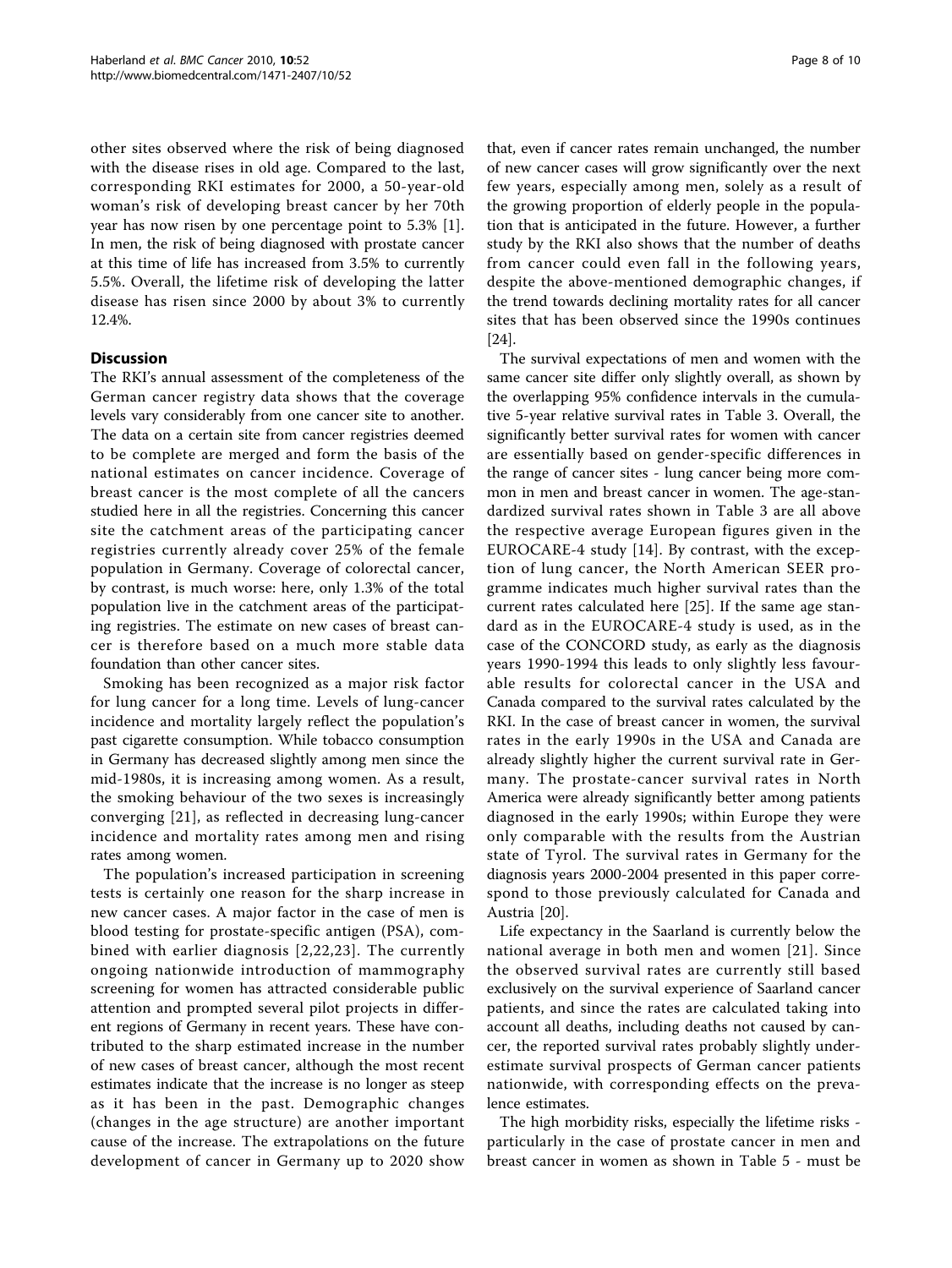<span id="page-8-0"></span>seen in the context of the above-mentioned screening measures and therefore interpreted cautiously. It seems that it is not the risk of developing cancer that has increased, but the likelihood that such a disease will be detected and diagnosed at a younger age and an earlier stage of the disease. In both sites the increase in the morbidity risks is accompanied by a slight decline in mortality risks.

In general, when interpreting the above-mentioned morbidity and mortality risks, it should be borne in mind that the estimates made are based on the experience of the general population, and the only individual characteristics that are taken into account are gender and age. The morbidity and mortality risk of each individual can be higher or lower, depending on their personal behaviour, genetic predisposition and exposure to exogenous factors.

# Conclusions

In recent years, population-based cancer registration in Germany has come significantly closer to the aim of the complete, nationwide coverage of cancer. On the one hand, the data currently available in Germany help describe cancer development in the past; on the other, they provide the data for other predictions on possible developments in the field of cancer in Germany. In this context population-based survival rates represent an important indicator for evaluating the effectiveness of healthcare services. Estimates on the number of new cancer cases to be expected in the future are also an important aspect for requirements planning in healthcare. The continuous improvements in the data situation over the past few years make it possible, using simplifying assumptions, to indicate possible developments of cancer incidence in Germany up until 2020, both for cancer as a whole and for individual cancer sites. These can then be used to assess the effectiveness of certain public-health measures (e.g. screening programmes) in the fight against cancer and, where appropriate, to uncover areas where things are going wrong - in the interest of the individuals affected by a cancer diagnosis.

#### Acknowledgements

We thank Dr. B. Görsch and Dr. S. Dahm of RKI for their technical and methodical assistance and GEKID for the supply of their data and their helpful comments.

#### Authors' contributions

JH drafted the manuscript with the support by the other authors. All authors read and approved the final manuscript.

#### Competing interests

The authors declare that they have no competing interests.

#### Received: 3 March 2009

Accepted: 22 February 2010 Published: 22 February 2010

#### References

- 1. Schön D, Bertz J, Görsch B, Haberland J, Kurth BM: Die Dachdokumentation Krebs - Eine Surveillance-Einrichtung der Krebsregistrierung in Deutschland (The Federal Cancer Surveillance Unit - an institution for monitoring cancer registration in Germany). Bundesgesundheitsbl - Gesundheitsforsch - Gesundheitsschutz 2004, 47:429-436.
- 2. Cancer in Germany, 2003-2004. Incidence and Trends Robert Koch Institute (ed.) and Association of Population-based Cancer Registries in Germany (Gesellschaft der epidemiologischen Krebsregister in Deutschland e.V., GEKID) (ed.). Berlin, Sixth revised 2008.
- 3. Hentschel S, Katalinic A: Das Manual der epidemiologischen Krebsregistrierung. (Manual of Population-based Cancer Registration) W. Zuckschwerdt Verlag, Munich 2008.
- 4. Statistisches Bundesamt: Bevölkerung Deutschlands bis 2050 Ergebnisse der 11. koordinierten Bevölkerungsvorausberechnung (Federal Statistical Office (2006). Germany's Population up until 2050 - Results of the 11th Coordinated Population Projection). Wiesbaden 2006.
- 5. DIMDI: Überleitungstabelle zwischen ICD-9 V 6.0 und ICD-10 V 1.3. (Conversion table between ICD-9 V 6.0 and ICD-10 V 1.3), Version 3.0 Deutsches Institut für medizinische Dokumentation und Information. Köln 1999.
- 6. International Agency for Research on Cancer: IARCcrgTools Version 2.04, Lyon 200[7http://www.iacr.com.fr/iarccrgtools.htm](http://www.iacr.com.fr/iarccrgtools.htm).
- 7. Haberland J, Schön D, Bertz J, Görsch B: Vollzähligkeitsschätzungen von Krebsregisterdaten in Deutschland (Estimates of the completeness of cancer registry data in Germany). Bundesgesundheitsbl - Gesundheitsforsch -Gesundheitsschutz 2003, 46:770-774.
- 8. Colonna M, Grosclaude P, Faivre J, Revzani A, Arveux P, Chaplain G, Tretarre B, Launoy G, Lesec'h JM, Raverdy N, Schaffer P, Buémi A, Ménégoz F, Black RJ: [Cancer registry data based estimation of regional](http://www.ncbi.nlm.nih.gov/pubmed/10562880?dopt=Abstract) [cancer incidence: application to breast and colorectal cancer in French](http://www.ncbi.nlm.nih.gov/pubmed/10562880?dopt=Abstract) [administrative regions.](http://www.ncbi.nlm.nih.gov/pubmed/10562880?dopt=Abstract) J Epidemiol Community Health 1999, 53:558-564.
- 9. Ferlay J, Bray F, Pisani P, Parkin DM: GLOBOCAN 2002: Cancer Incidence, Mortality and Prevalence Worldwide. IARC CancerBase 5, Version 2.0 IARCPress, Lyon 2004.
- 10. Haberland J, Bertz J, Görsch B, Schön D: [Krebsinzidenzschätzungen für](http://www.ncbi.nlm.nih.gov/pubmed/11561205?dopt=Abstract) [Deutschland mittels log-linearer Modelle \(Cancer incidence estimates for](http://www.ncbi.nlm.nih.gov/pubmed/11561205?dopt=Abstract) [Germany using log-linear models\).](http://www.ncbi.nlm.nih.gov/pubmed/11561205?dopt=Abstract) Das Gesundheitswesen 2001, 63:556-560.
- 11. Pisani P, Bray F, Parkin DM: Estimates of the world-wide prevalence of cancer for 25 sites in the adult population. International Journal of Cancer 2002, 97:72-81.
- 12. Brenner H, Gefeller O: [An alternative approach to monitoring cancer](http://www.ncbi.nlm.nih.gov/pubmed/8909323?dopt=Abstract) [patient survival.](http://www.ncbi.nlm.nih.gov/pubmed/8909323?dopt=Abstract) Cancer 1996, 78:2004-2010.
- 13. Hakulinen T: [Cancer survival corrected for heterogeneity in patient](http://www.ncbi.nlm.nih.gov/pubmed/7168796?dopt=Abstract) [withdrawal.](http://www.ncbi.nlm.nih.gov/pubmed/7168796?dopt=Abstract) Biometrics 1982, 38:933-942.
- 14. Verdecchia A, Francisci S, Brenner H, Gatta G, Micheli A, Mangone L, Kunkler I: [Recent cancer survival in Europe: a 2000-02 period analysis of](http://www.ncbi.nlm.nih.gov/pubmed/17714993?dopt=Abstract) [EUROCARE-4 data.](http://www.ncbi.nlm.nih.gov/pubmed/17714993?dopt=Abstract) Lancet Oncology 2007, 8:784-796.
- 15. Dickman PW, Coviello E, Hills M: Estimating and modelling relative survival. Stata Journal 2007.
- 16. Corazziari I, Quinn M, Capocaccia R: [Standard cancer patient population](http://www.ncbi.nlm.nih.gov/pubmed/15454257?dopt=Abstract) [for age standardising survival ratios.](http://www.ncbi.nlm.nih.gov/pubmed/15454257?dopt=Abstract) European Journal of Cancer 2004, 40:2307-2316.
- 17. Fay MP, Pfeiffer R, Cronin KA, Le C, Feuer EJ: [Age-conditional](http://www.ncbi.nlm.nih.gov/pubmed/12754719?dopt=Abstract) [probabilities of developing cancer.](http://www.ncbi.nlm.nih.gov/pubmed/12754719?dopt=Abstract) Statistics in Medicine 2003, 22:1837-1848.
- 18. DevCan: Probability of Developing or Dying of Cancer Software, Version 6.2.2 Statistical Research and Applications Branch, National Cancer Institute 2007.
- 19. Schön D, Bertz J, Görsch B, Haberland J, Ziegler H, Stegmeier C, Eisinger B, Stabenow R: Entwicklung der Überlebensraten von Krebspatienten in Deutschland. (Development of the survival rates of cancer patients in Germany) Gesundheitsberichterstattung für Deutschland, Schwerpunktbericht, Robert Koch-Institut, Berlin 1999.
- 20. Coleman MP, Quaresma M, Berrino F, Lutz JM, De Angelis R, Capocaccia R, Baili P, Rachet B, Gatta G, Hakulinen T, Micheli A, Sant M, Weir HK, Elwood JM, Tsukuma H, Koifman S, E Silva GA, Francisci S, Santaquilani M, Verdecchia A, Storm HH, Young JL, CONCORD Working Group: [Cancer](http://www.ncbi.nlm.nih.gov/pubmed/18639491?dopt=Abstract)